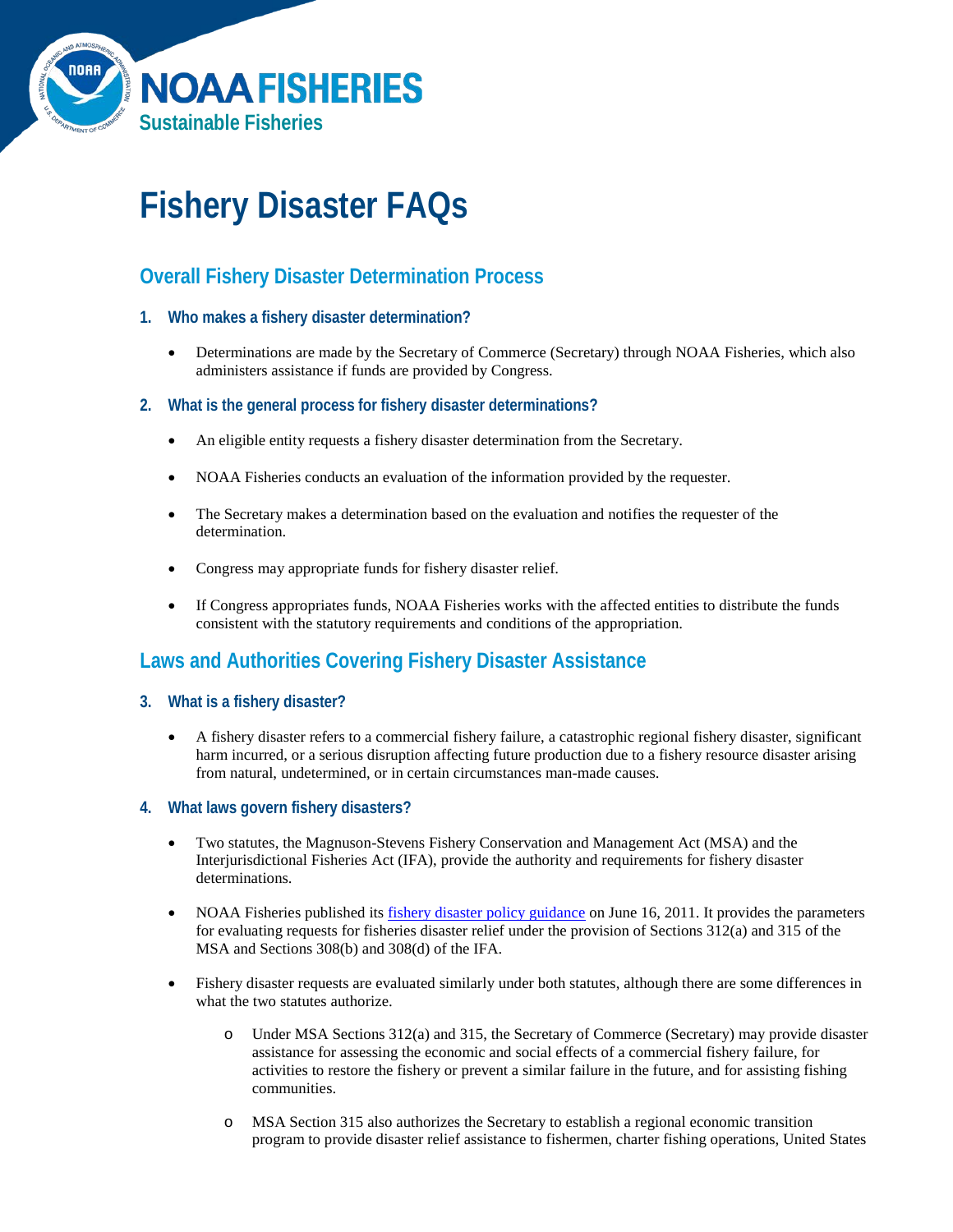processors, and owners of related fishery infrastructure affected by a catastrophic regional fishery disaster, and allows the Secretary to waive the non-federal matching requirements if warranted. In order to receive assistance under Section 315 of the MSA, a positive MSA 312(a) or IFA 308(d) determination is also needed.

- o Under IFA Section 308(b), the Secretary may provide disaster assistance to restore the fishery affected by the disaster.
- o Under IFA Section 308(d), the Secretary may provide disaster assistance to persons and projects to alleviate harm incurred as a result of a fishery resource disaster.

#### **5. What are the differences between a disaster determination under the Magnuson-Stevens Fishery Conservation and Management Act (MSA) and one under the Interjurisdictional Fisheries Act (IFA)?**

- Under MSA Section 312(a) the Secretary determines whether there is a commercial fishery failure due to a fishery resource disaster. The cause for the fishery resource disaster must be natural, undetermined, or a man-made cause beyond the control of fishery managers to mitigate through conservation and management measures, including regulatory restrictions (including those imposed as a result of judicial action) imposed to protect human health or the marine environment.
- MSA Section 315, covering a catastrophic regional fishery disaster, authorizes the Secretary to establish a regional economic transition program to provide disaster relief assistance to fishermen, charter fishing operations, United States processors, and owners of related fishery infrastructure affected by a catastrophic regional fishery disaster. MSA Section 315 also allows the Secretary to waive the non-federal matching requirements if warranted.
- Under IFA Section 308(b) the Secretary is authorized to provide grants or cooperative agreements to states determined to have been affected by a commercial fishery failure or serious disruption affecting future production due to a fishery resource disaster arising from natural or undetermined causes.
- IFA Section 308(d) enables the Secretary to help persons engaged in commercial fisheries by initiating projects or other measures to alleviate harm determined by the Secretary to have been incurred as a direct result of a fishery resource disaster arising from a hurricane or other natural disaster.

#### **6. What happens when a Federal Emergency Management (FEMA) disaster declaration occurs for the same disaster in which the Secretary of Commerce has determined that a fishery disaster has occurred?**

• A FEMA disaster declaration activates an array of federal programs designed to assist in the immediate response and recovery efforts after a major disaster, and may include individual assistance, public assistance, and hazard mitigation assistance. A Department of Commerce fishery disaster determination is more limited in scope. It focuses primarily on assessing the economic and social effects of a commercial fishery failure, restoring the resource affected by a disaster, or initiating projects or other measures to alleviate harm which may have been incurred as a direct result of a fishery resource disaster arising from a natural disaster, such as a hurricane.

#### **7. Can state managed fisheries qualify for, or be included in, a fishery disaster determination?**

• Yes, state managed fisheries may, and have been, included in fishery disaster determinations.

#### **8. Have there been instances when people who rely on fish or other seafood for subsistence have been helped by funds directed toward a commercial fishery disaster area?**

• Yes, in some circumstances, people who rely on fish or other seafood for subsistence (subsistence users) may be included as part of the commercial fishery. If these subsistence fisheries have commercial components (e.g., selling, bartering, and trading), they may have economic activity that is accounted for as part of a commercial fishery. For example, in past Yukon River disasters, some of these individuals and groups were included as part of the commercial fishery in the determination and received disaster assistance.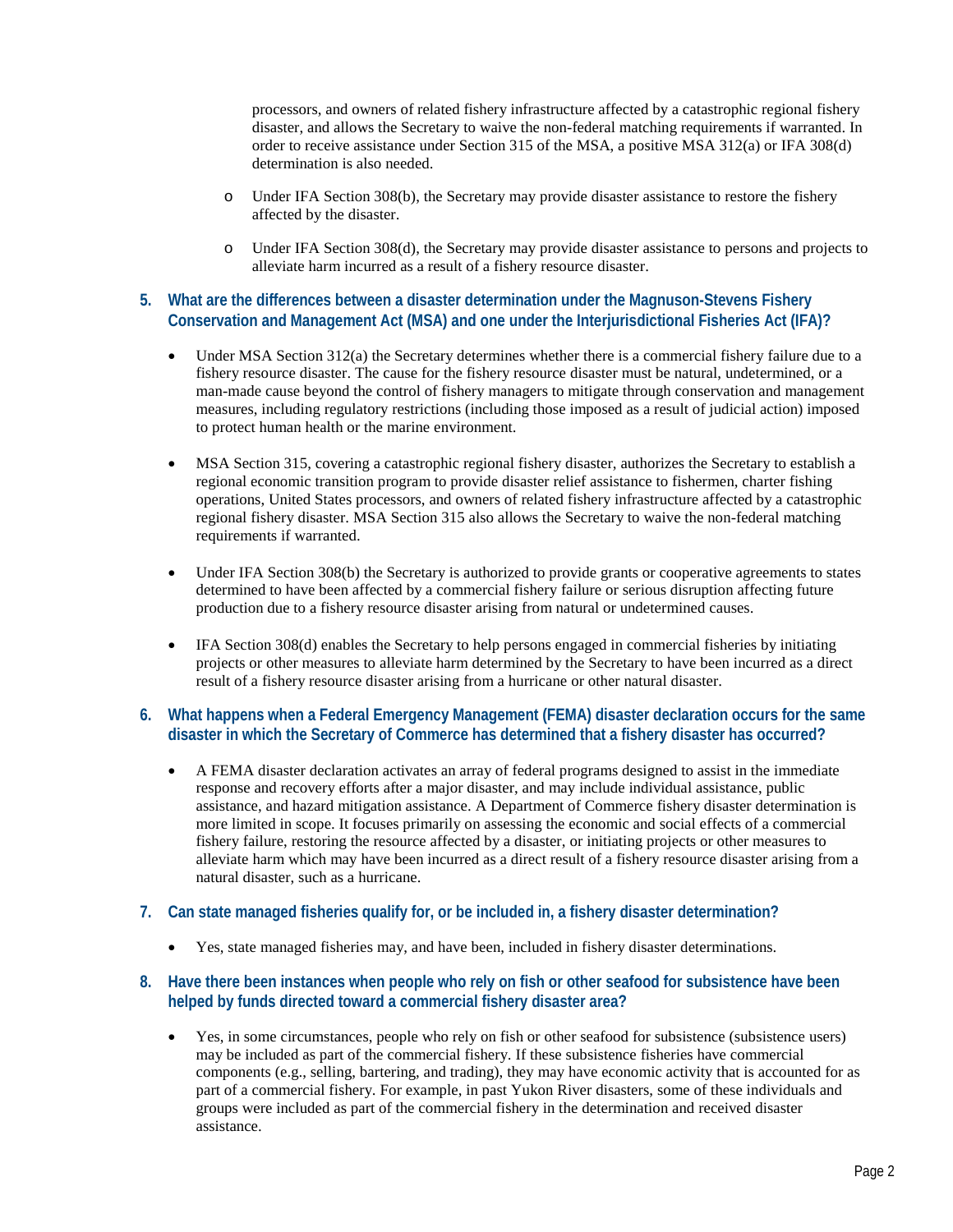- Subsistence users may be eligible to receive assistance, if Congress appropriates funds, under MSA Section 312 if they are part of the affected fishing community. If a fishery disaster exists, the harm to subsistence users can be evaluated along with the remainder of the fishing community for assistance purposes.
- Subsistence users may also be eligible for assistance under MSA Section 315, which explicitly allows for other parts of the fishing community beyond commercial fisheries (i.e., fishermen, charter fishing operators, processors, and owners of related fishery infrastructure) to receive assistance if a catastrophic regional fishery disaster is determined by the Secretary.
- **9. Under the current fisheries disaster laws, are recreational fishermen eligible to receive disaster assistance?**
	- Recreational fishermen may be eligible to receive assistance, if Congress appropriates funds, under MSA Section 312 if they are part of the affected fishing community. If a fishery disaster exists, the harm to the recreational fishery can be evaluated along with the remainder of the fishing community for assistance purposes.
	- MSA Section 315 explicitly allows for other parts of the fishing community beyond commercial fisheries (i.e., fishermen, charter fishing operators, processors, and owners of related fishery infrastructure) to receive assistance, if a catastrophic regional fishery disaster is determined by the Secretary.
- **10. Under the Magnuson-Stevens Fishery Conservation and Management Act (MSA) Section 315, charter fishing vessels are included, yet the policy does not mention charter fishing. How are charter fishing vessel operations included in this process?**
	- MSA Section 315 explicitly allows for other parts of the fishing community beyond commercial fisheries (i.e., fishermen, charter fishing operators, processors, and owners of related fishery infrastructure) to be part of a regional economic transition program and receive assistance if a catastrophic regional fishery disaster is determined by the Secretary and Congress appropriates funds.

# **Process to Request Fishery Disaster Assistance**

#### **11. Who can request a fishery disaster?**

- Under both statutes, a request for a fishery disaster determination is made to the Secretary by the state governor or by an elected or duly appointed representative of an affected fishing community.
- The Secretary may also initiate a review at his or her own discretion.
- **12. How do you request a fishery disaster?**
	- A letter from a governor or an elected or politically-appointed representative of the affected fishing community (e.g., mayor, city manager, county executive) to the Secretary of Commerce requesting fisheries disaster assistance will begin the disaster evaluation process. The request letter should include a clear description of the affected fishery(s), including identification of all fish stocks, whether the fishery is federal, non-federal, or both, and the geographical boundaries of the fishery. The letter should also include information on causes and impacts needed to support a finding of a commercial fishery failure, harm incurred, or serious disruption of future production. NOAA Fisheries may request additional information from the requester to aid in the review.

### **Requirements for a Fishery Disaster Determination**

- **13. What requirements must be met for the Secretary of Commerce to make a positive determination?**
	- There must be a commercial fishery failure, serious disruption to that commercial fishery, or harm incurred.
	- The failure must be due to a fishery resource disaster as defined by the MSA and/or the IFA.
	- The cause for the fishery resource disaster must be an allowable cause under the MSA or IFA.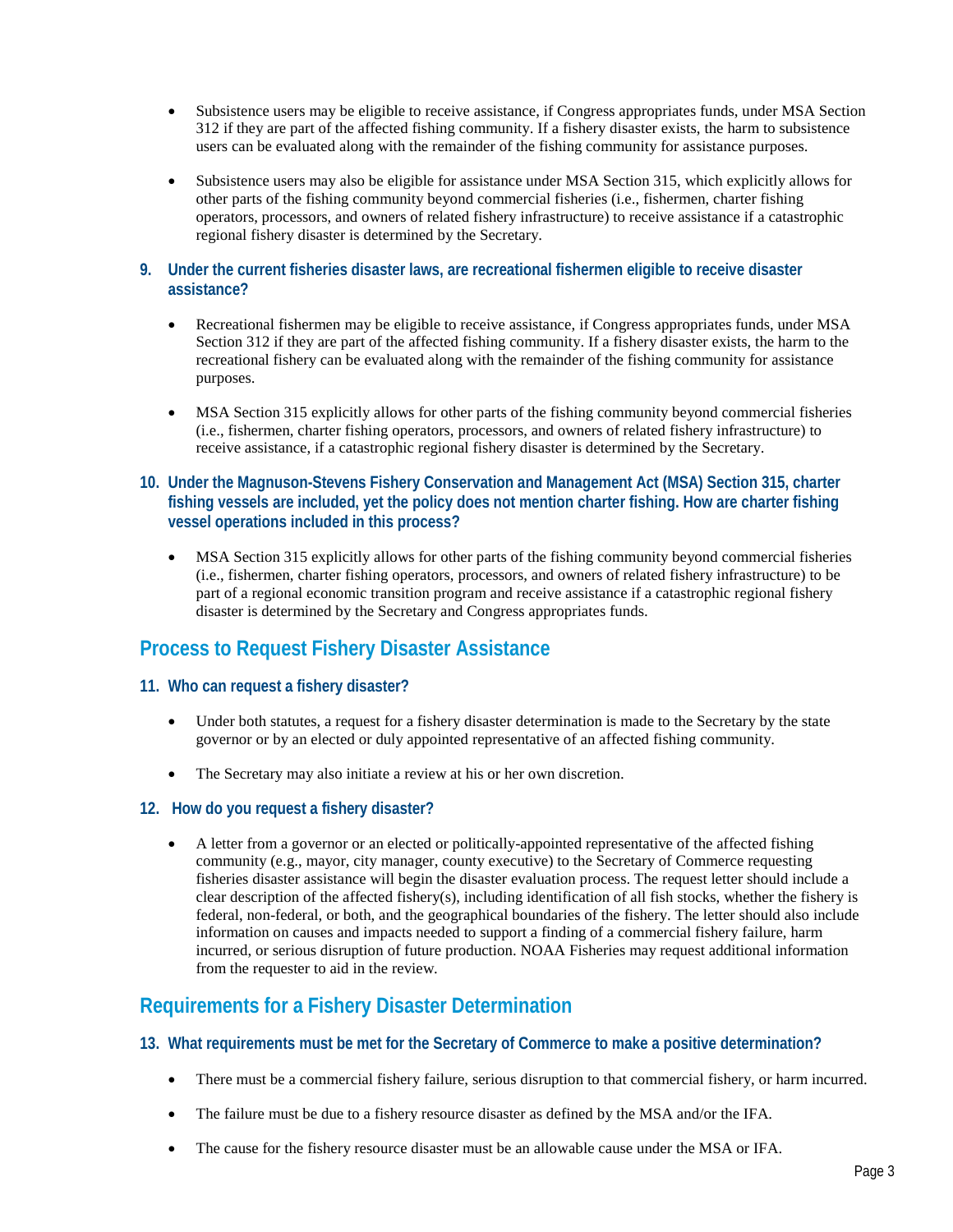#### **14. What is a commercial fishery failure?**

• A commercial fishery failure occurs when commerce in or revenues from commerce in the fishery materially decreases or is markedly weakened due to a fishery resource disaster, such that those engaged in the fishery suffer severe economic hardship.

#### **15. What kind of information might be considered when determining whether there was a commercial fishery failure?**

- Fishery characteristics (e.g., size and value; number of participants; environmental, economic and sociocultural behaviors; whether jobs are full- or part-time; and landings data).
- Economic impact demonstrated by percent decline in landings, revenues, or net revenues by vessel category, port, etc. This should represent the portion of the affected fishery resource as compared to the commercial fishery as a whole. The information provided should present a comparison of current data in relationship to a previous (preferably a 3-5 year) time period.
- Number of participants involved by vessel category, port, etc.
- Length of time the resource (or access to it) will be restricted.
- Documented decline in or access to the resource.
- Other relevant information.

#### **16. What is a fishery resource disaster?**

• A fishery resource disaster is a sudden, unexpected, large decrease in fish stock biomass or other change that results in significant loss of access to the fishery resource, which could include loss of fishing vessels and gear, for a substantial period of time.

#### **17. What is an allowable cause for a fishery resource disaster?**

- Under MSA Section 312(a), allowable causes are natural causes, undetermined causes, or man-made causes beyond the control of fishery managers to mitigate through conservation and management measures. Regulatory or judicial actions do not constitute "man-made" causes, except where imposed to protect human health or the marine environment.
- Under IFA Section 308(b), the allowable causes are natural or undetermined causes.
- Under IFA Section 308(d), the Secretary must determine that harm was incurred as a direct result of a fishery resource disaster arising from a hurricane or other natural disaster.

#### **18. Can fishery management regulations or overfishing be an allowable cause for a fishery disaster?**

- No. Fishery management regulations are considered "man-made" causes that are within the control of fishery managers to mitigate through conservation and management measures.
- Overfishing is considered to be within the control of fishery managers to mitigate through conservation and management measures, and in general will not be an allowable cause for a fishery disaster. However, the fact that overfishing is occurring does not preclude a determination that a fishery disaster occurred, if other factors are more central to the disaster.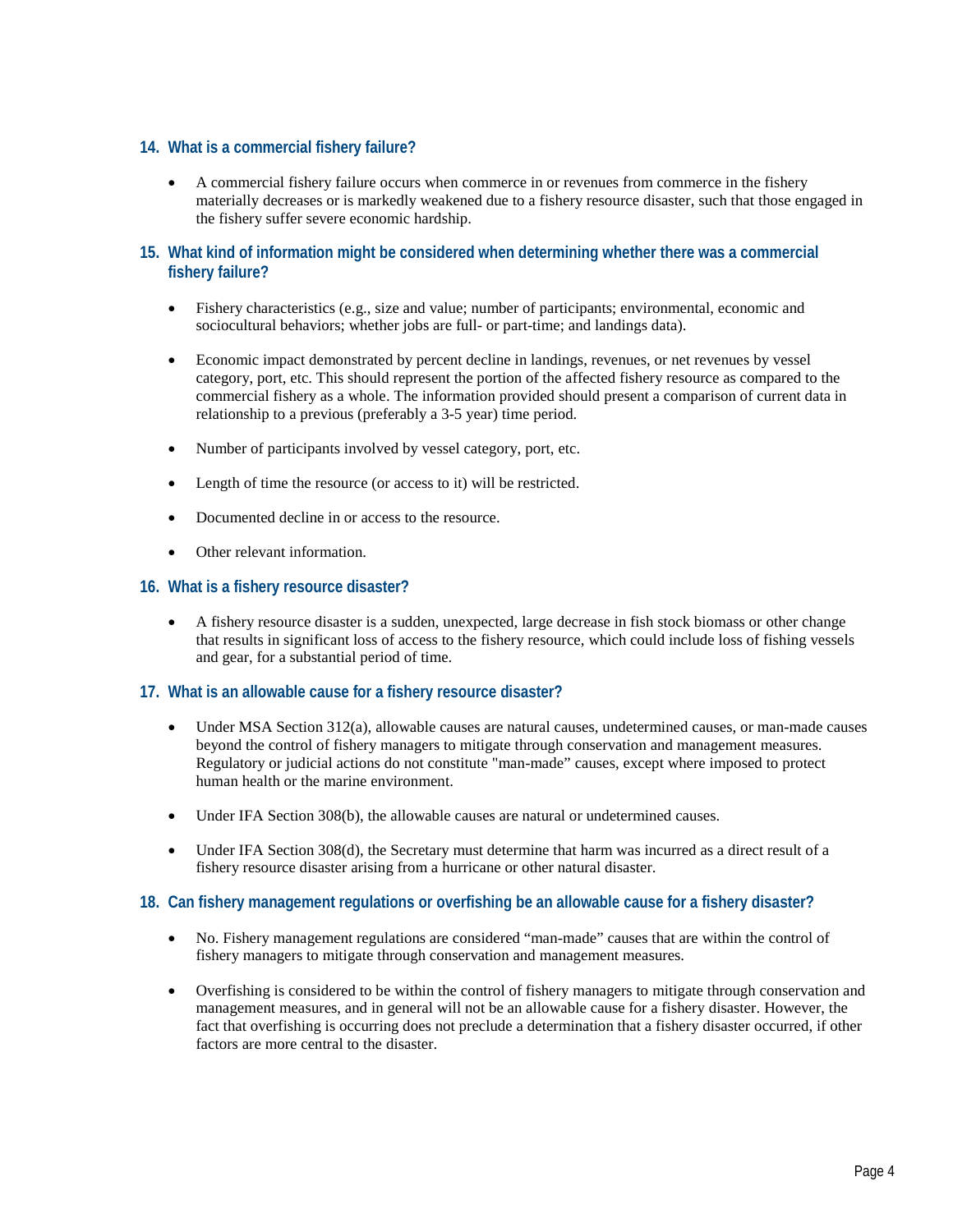#### **19. Can other regulations be the cause of a fishery resource disaster?**

• Regulatory restrictions, including those imposed as a result of judicial action, to protect human health or the marine environment may be allowable man-made causes. Causes determined under this category apply only to MSA Section 312(a) and not to IFA Sections 308(b) and 308(d). Executive or judicial actions that provide for environmental and/or resource conservation, including fishery regulations, are not allowable causes, except where imposed to protect human health or the marine environment.

#### **20. Is an oil spill an allowable cause of a fishery resource disaster?**

- An oil spill is an allowable cause of a fishery resource disaster. Allowable man-made causes are due to some human event or activity (e.g., oil spill) that could not have been prevented or addressed by fishery management measures and that are otherwise beyond the control of fishery managers to mitigate through conservation and management measures.
- **21. Would floods qualify under the Interjurisdictional Fisheries Act and what would need to happen for this to be considered?**
	- Floods can be an allowable cause. The determination must conclude that the fishery resource disaster and economic impacts were caused by the flooding and that the flooding was due to natural causes.

#### **22. Why has it sometimes taken the Secretary of Commerce so long to make a determination?**

- NOAA Fisheries is committed to working quickly with the requestors for fishery disaster assistance to evaluate their claims in a timely manner.
- The primary reason for delays in responding to fishery disaster determination requests is the need to obtain additional information from the requestor needed to evaluate the request. NOAA Fisheries works closely with the requestor to obtain all the data necessary to conduct the assessment and is committed to working quickly to evaluate requests in a timely manner.

## **Process for Providing Disaster Assistance Following Appropriation of Funds**

#### **23. When will I receive assistance after a disaster has been determined?**

- There is no standing fund for disasters. To provide assistance, Congress must appropriate funding to help those affected by the disaster.
- Once Congress appropriates funds, the recipient(s) of the funding, in partnership with NOAA Fisheries, develops a spending plan based on high priority needs in the community and it submits the plan to NOAA Fisheries.

#### **24. What information is required to determine the fishing communities' needs and how to direct funds after Congress appropriates funds?**

- Disaster funding is distributed to eligible entities through the federal grant process. Often a state agency or interstate commission works on behalf of the requester (e.g., governor) to develop and submit a spending plan and grant proposal to NOAA Fisheries for release of funding.
- To develop the spending plan the requester works with the affected parties and NOAA Fisheries to determine funding priorities consistent with the MSA and IFA and any direction provided by the appropriation.
- Once the requester has completed their spending plan, they submit it along with a grant proposal. NOAA Fisheries reviews the materials to determine if they are consistent with the statutory requirements, fulfill any conditions of the appropriation made by Congress, and meet federal grant requirements.